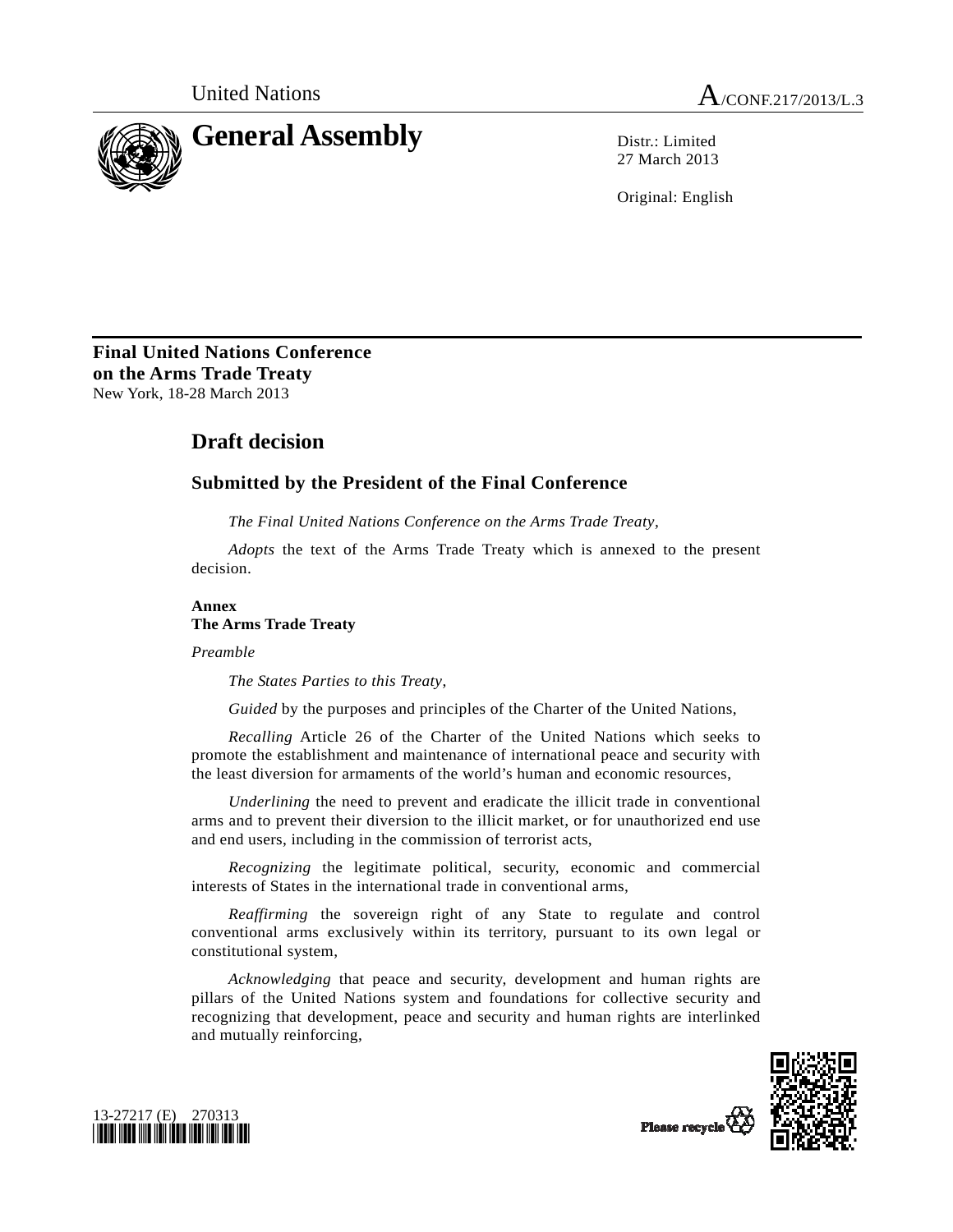*Recalling* the United Nations Disarmament Commission Guidelines for international arms transfers in the context of General Assembly resolution 46/36H of 6 December 1991,

*Noting* the contribution made by the United Nations Programme of Action to Prevent, Combat and Eradicate the Illicit Trade in Small Arms and Light Weapons in All Its Aspects, as well as the Protocol against the Illicit Manufacturing of and Trafficking in Firearms, Their Parts and Components and Ammunition, supplementing the United Nations Convention against Transnational Organized Crime, and the International Instrument to Enable States to Identify and Trace, in a Timely and Reliable Manner, Illicit Small Arms and Light Weapons,

*Recognizing* the security, social, economic and humanitarian consequences of the illicit and unregulated trade in conventional arms,

*Bearing in mind* that civilians, particularly women and children, account for the vast majority of those adversely affected by armed conflict and armed violence,

*Recognizing* also the challenges faced by victims of armed conflict and their need for adequate care, rehabilitation and social and economic inclusion,

*Emphasizing* that nothing in this Treaty prevents States from maintaining and adopting additional effective measures to further the object and purpose of this Treaty,

*Mindful of* the legitimate trade and lawful ownership, and use of certain conventional arms for recreational, cultural, historical, and sporting activities, where such trade, ownership and use are permitted or protected by law,

*Mindful also of* the role regional organizations can play in assisting States Parties, upon request, in implementing this Treaty,

*Recognizing* the voluntary and active role that civil society, including nongovernmental organizations, and industry, can play in raising awareness of the object and purpose of this Treaty, and in supporting its implementation,

*Acknowledging* that regulation of the international trade in conventional arms and preventing their diversion should not hamper international cooperation and legitimate trade in materiel, equipment and technology for peaceful purposes,

*Emphasizing* the desirability of achieving universal adherence to this Treaty,

*Determined* to act in accordance with the following principles;

# *Principles*

- The inherent right of all States to individual or collective self-defence as recognized in Article 51 of the Charter of the United Nations;
- The settlement of international disputes by peaceful means in such a manner that international peace and security, and justice, are not endangered in accordance with Article 2 (3) of the Charter of the United Nations;
- Refraining in their international relations from the threat or use of force against the territorial integrity or political independence of any State, or in any other manner inconsistent with the purposes of the United Nations in accordance with Article 2 (4) of the Charter of the United Nations;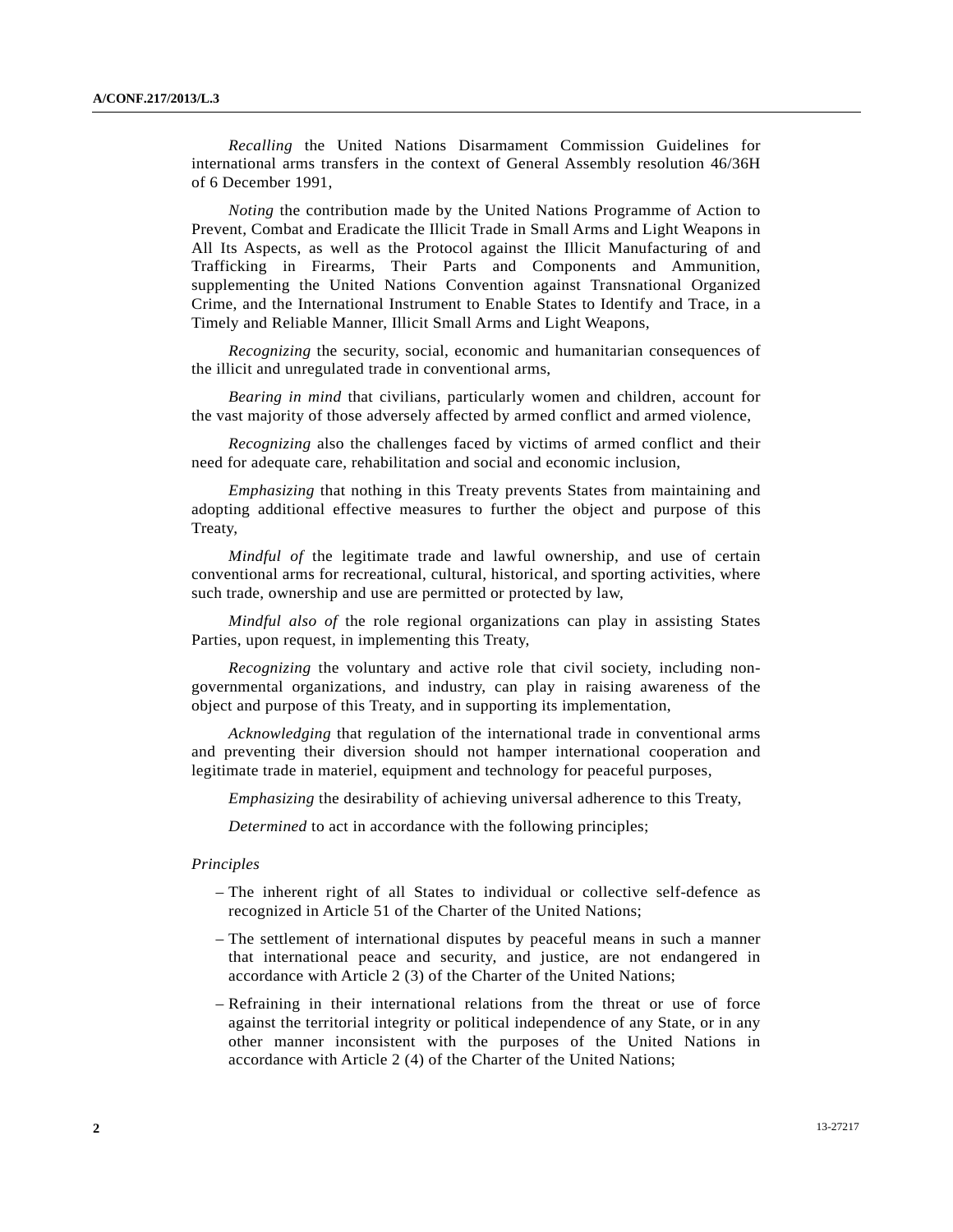- Non-intervention in matters which are essentially within the domestic jurisdiction of any State in accordance with Article 2 (7) of the Charter of the United Nations;
- Respecting and ensuring respect for international humanitarian law in accordance with, inter alia, the Geneva Conventions of 1949, and respecting and ensuring respect for human rights in accordance with, inter alia, the Charter of the United Nations and the Universal Declaration of Human Rights;
- The responsibility of all States, in accordance with their respective international obligations, to effectively regulate the international trade in conventional arms, and to prevent their diversion, as well as the primary responsibility of all States in establishing and implementing their respective national control systems;
- The respect for the legitimate interests of States to acquire conventional arms to exercise their right to self-defence and for peacekeeping operations; and to produce, export, import and transfer conventional arms;
- Implementing this Treaty in a consistent, objective and non-discriminatory manner,

*Have agreed as follows*:

# **Article 1 Object and Purpose**

The object of this Treaty is to:

- Establish the highest possible common international standards for regulating or improving the regulation of the international trade in conventional arms;
- Prevent and eradicate the illicit trade in conventional arms and prevent their diversion;

for the purpose of:

- Contributing to international and regional peace, security and stability;
- Reducing human suffering;
- Promoting cooperation, transparency and responsible action by States Parties in the international trade in conventional arms, thereby building confidence among States Parties.

#### **Article 2 Scope**

1. This Treaty shall apply to all conventional arms within the following categories:

- (a) Battle tanks;
- (b) Armoured combat vehicles;
- (c) Large-calibre artillery systems;
- (d) Combat aircraft;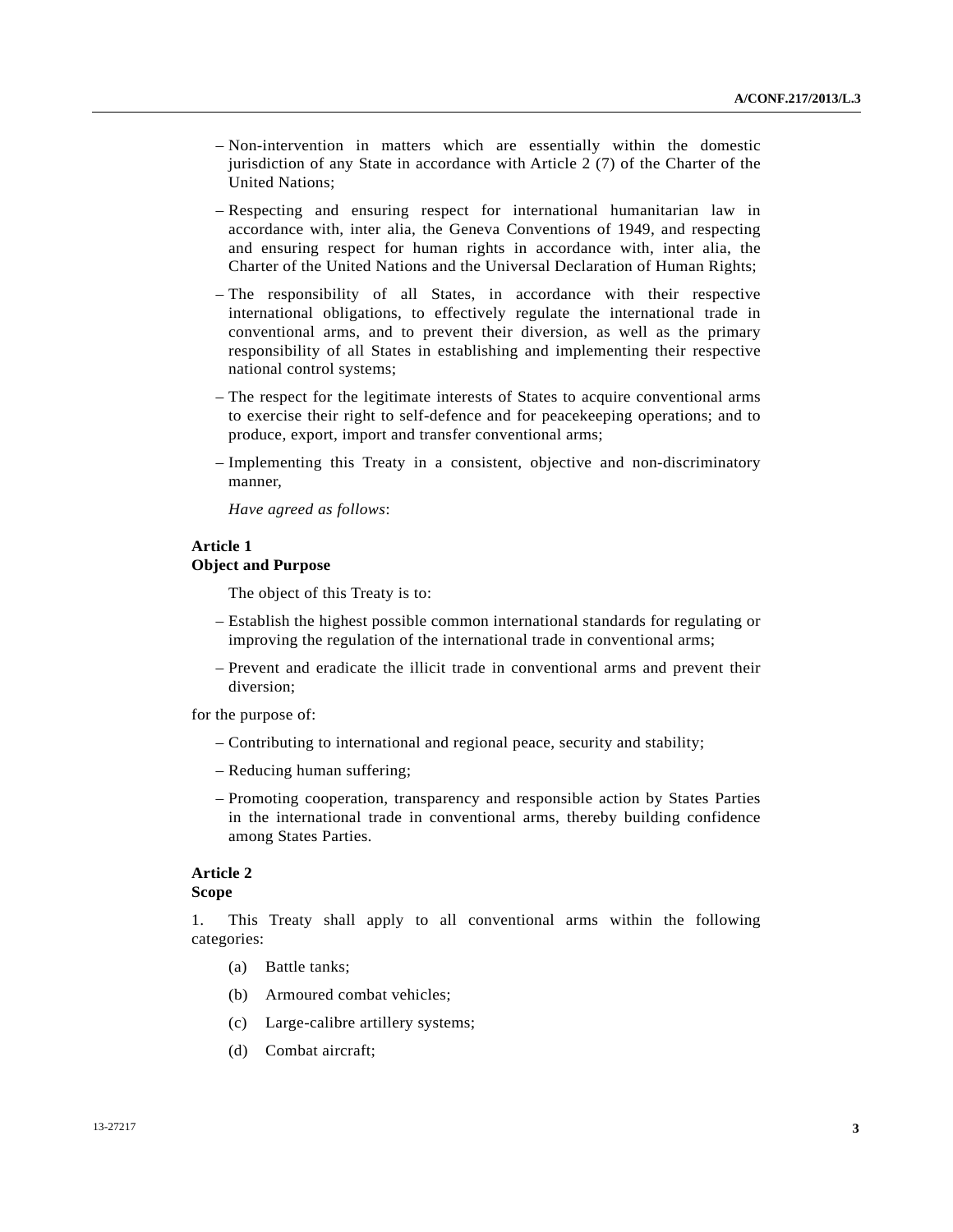- (e) Attack helicopters;
- (f) Warships;
- (g) Missiles and missile launchers; and
- (h) Small arms and light weapons.

2. For the purposes of this Treaty, the activities of the international trade comprise export, import, transit, trans-shipment and brokering, hereafter referred to as "transfer".

3. This Treaty shall not apply to the international movement of conventional arms by, or on behalf of, a State Party for its use provided that the conventional arms remain under that State Party's ownership.

#### **Article 3**

#### **Ammunition/Munitions**

 Each State Party shall establish and maintain a national control system to regulate the export of ammunition/munitions fired, launched or delivered by the conventional arms covered under Article 2 (1), and shall apply the provisions of Article 6 and Article 7 prior to authorizing the export of such ammunition/munitions.

#### **Article 4**

#### **Parts and Components**

 Each State Party shall establish and maintain a national control system to regulate the export of parts and components where the export is in a form that provides the capability to assemble the conventional arms covered under Article 2 (1) and shall apply the provisions of Article 6 and Article 7 prior to authorizing the export of such parts and components.

#### **Article 5**

#### **General Implementation**

1. Each State Party shall implement this Treaty in a consistent, objective and non-discriminatory manner, bearing in mind the principles referred to in this Treaty.

2. Each State Party shall establish and maintain a national control system, including a national control list, in order to implement the provisions of this Treaty.

3. Each State Party is encouraged to apply the provisions of this Treaty to the broadest range of conventional arms. National definitions of any of the categories covered under Article 2 (1) (a)-(g) shall not cover less than the descriptions used in the United Nations Register of Conventional Arms at the time of entry into force of this Treaty. For the category covered under Article  $2(1)$  (h), national definitions shall not cover less than the descriptions used in relevant United Nations instruments at the time of entry into force of this Treaty.

4. Each State Party, pursuant to its national laws, shall provide its national control list to the Secretariat, which shall make it available to other States Parties. States Parties are encouraged to make their control lists publicly available.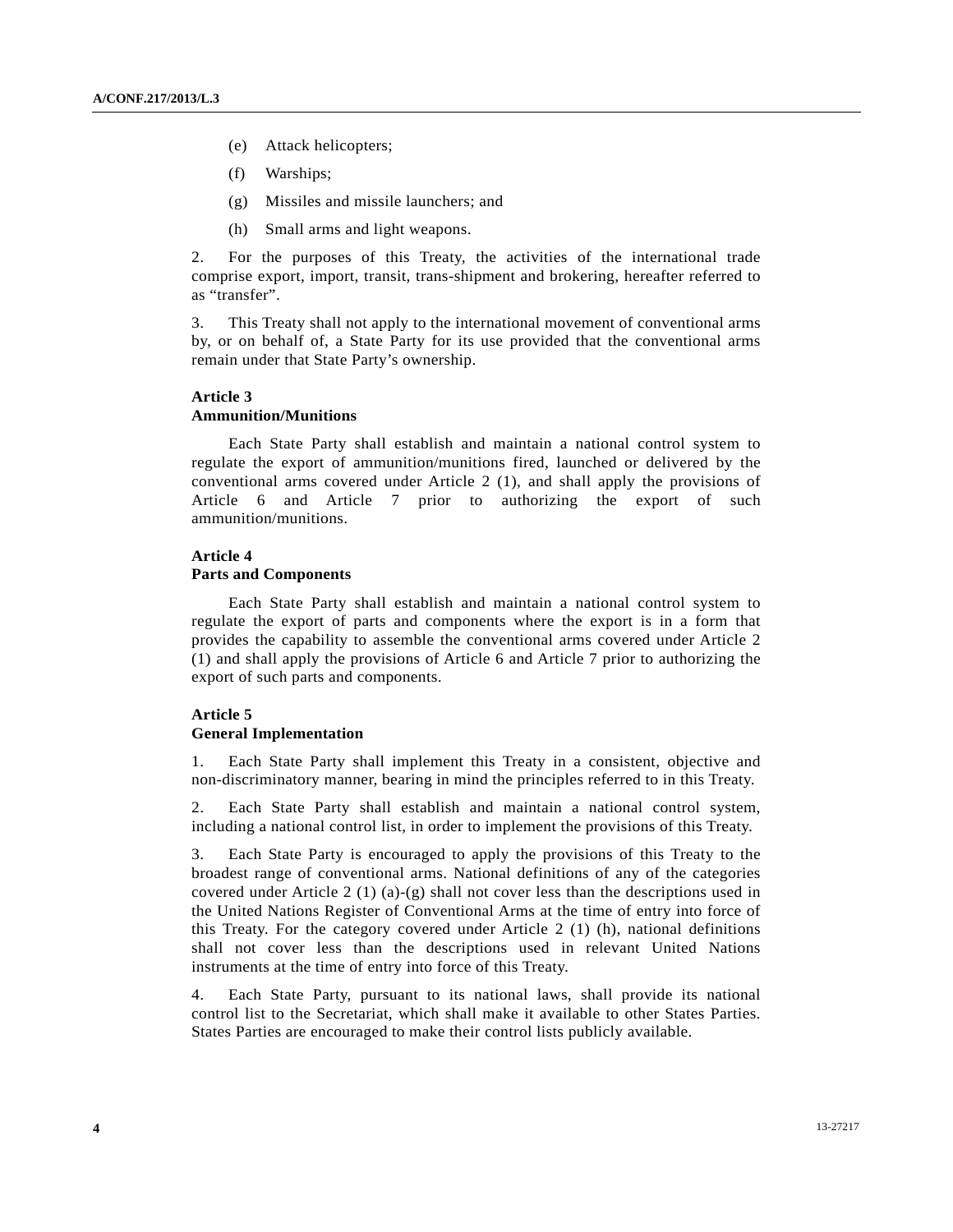5. Each State Party shall take measures necessary to implement the provisions of this Treaty and shall designate competent national authorities in order to have an effective and transparent national control system regulating the transfer of conventional arms covered under Article 2 (1) and of items covered under Article 3 and Article 4.

6. Each State Party shall designate one or more national points of contact to exchange information on matters related to the implementation of this Treaty. Each State Party shall notify the Secretariat, established under Article 18, of its national point(s) of contact and keep the information updated.

# **Article 6 Prohibitions**

1. A State Party shall not authorize any transfer of conventional arms covered under Article 2 (1) or of items covered under Article 3 or Article 4, if the transfer would violate its obligations under measures adopted by the United Nations Security Council acting under Chapter VII of the Charter of the United Nations, in particular arms embargoes.

2. A State Party shall not authorize any transfer of conventional arms covered under Article 2 (1) or of items covered under Article 3 or Article 4, if the transfer would violate its relevant international obligations under international agreements to which it is a Party, in particular those relating to the transfer of, or illicit trafficking in, conventional arms.

3. A State Party shall not authorize any transfer of conventional arms covered under Article 2 (1) or of items covered under Article 3 or Article 4, if it has knowledge at the time of authorization that the arms or items would be used in the commission of genocide, crimes against humanity, grave breaches of the Geneva Conventions of 1949, attacks directed against civilian objects or civilians protected as such, or other war crimes as defined by international agreements to which it is a Party.

#### **Article 7**

#### **Export and Export Assessment**

1. If the export is not prohibited under Article 6, each exporting State Party, prior to authorization of the export of conventional arms covered under Article 2 (1) or of items covered under Article 3 or Article 4, under its jurisdiction and pursuant to its national control system, shall, in an objective and non-discriminatory manner, taking into account relevant factors, including information provided by the importing State in accordance with Article 8 (1), assess the potential that the conventional arms or items:

- (a) would contribute to or undermine peace and security;
- (b) could be used to:
- (i) commit or facilitate a serious violation of international humanitarian law;
- (ii) commit or facilitate a serious violation of international human rights law;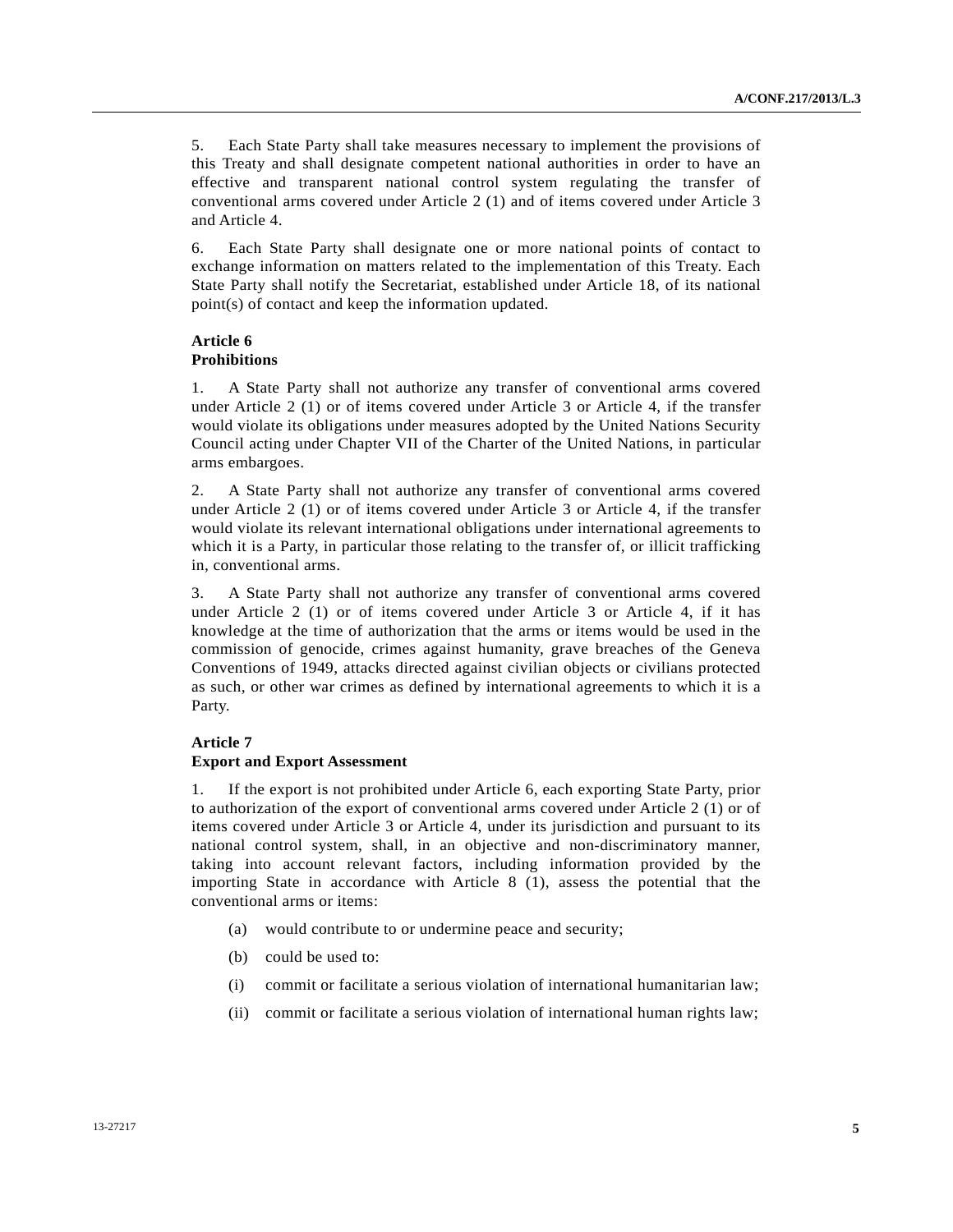(iii) commit or facilitate an act constituting an offence under international conventions or protocols relating to terrorism to which the exporting State is a Party; or

 (iv) commit or facilitate an act constituting an offence under international conventions or protocols relating to transnational organized crime to which the exporting State is a Party.

2. The exporting State Party shall also consider whether there are measures that could be undertaken to mitigate risks identified in (a) or (b) in paragraph 1, such as confidence-building measures or jointly developed and agreed programmes by the exporting and importing States.

3. If, after conducting this assessment and considering available mitigating measures, the exporting State Party determines that there is an overriding risk of any of the negative consequences in paragraph 1, the exporting State Party shall not authorize the export.

4. The exporting State Party, in making this assessment, shall take into account the risk of the conventional arms covered under Article 2 (1) or of the items covered under Article 3 or Article 4 being used to commit or facilitate serious acts of genderbased violence or serious acts of violence against women and children.

5. Each exporting State Party shall take measures to ensure that all authorizations for the export of conventional arms covered under Article 2 (1) or of items covered under Article 3 or Article 4 are detailed and issued prior to the export.

6. Each exporting State Party shall make available appropriate information about the authorization in question, upon request, to the importing State Party and to the transit or trans-shipment States Parties, subject to its national laws, practices or policies.

7. If, after an authorization has been granted, an exporting State Party becomes aware of new relevant information, it is encouraged to reassess the authorization after consultations, if appropriate, with the importing State.

# **Article 8 Import**

1. Each importing State Party shall take measures to ensure that appropriate and relevant information is provided, upon request, pursuant to its national laws, to the exporting State Party, to assist the exporting State Party in conducting its national export assessment under Article 7. Such measures may include end use or end user documentation.

2. Each importing State Party shall take measures that will allow it to regulate, where necessary, imports under its jurisdiction of conventional arms covered under Article 2 (1). Such measures may include import systems.

3. Each importing State Party may request information from the exporting State Party concerning any pending or actual export authorizations where the importing State Party is the country of final destination.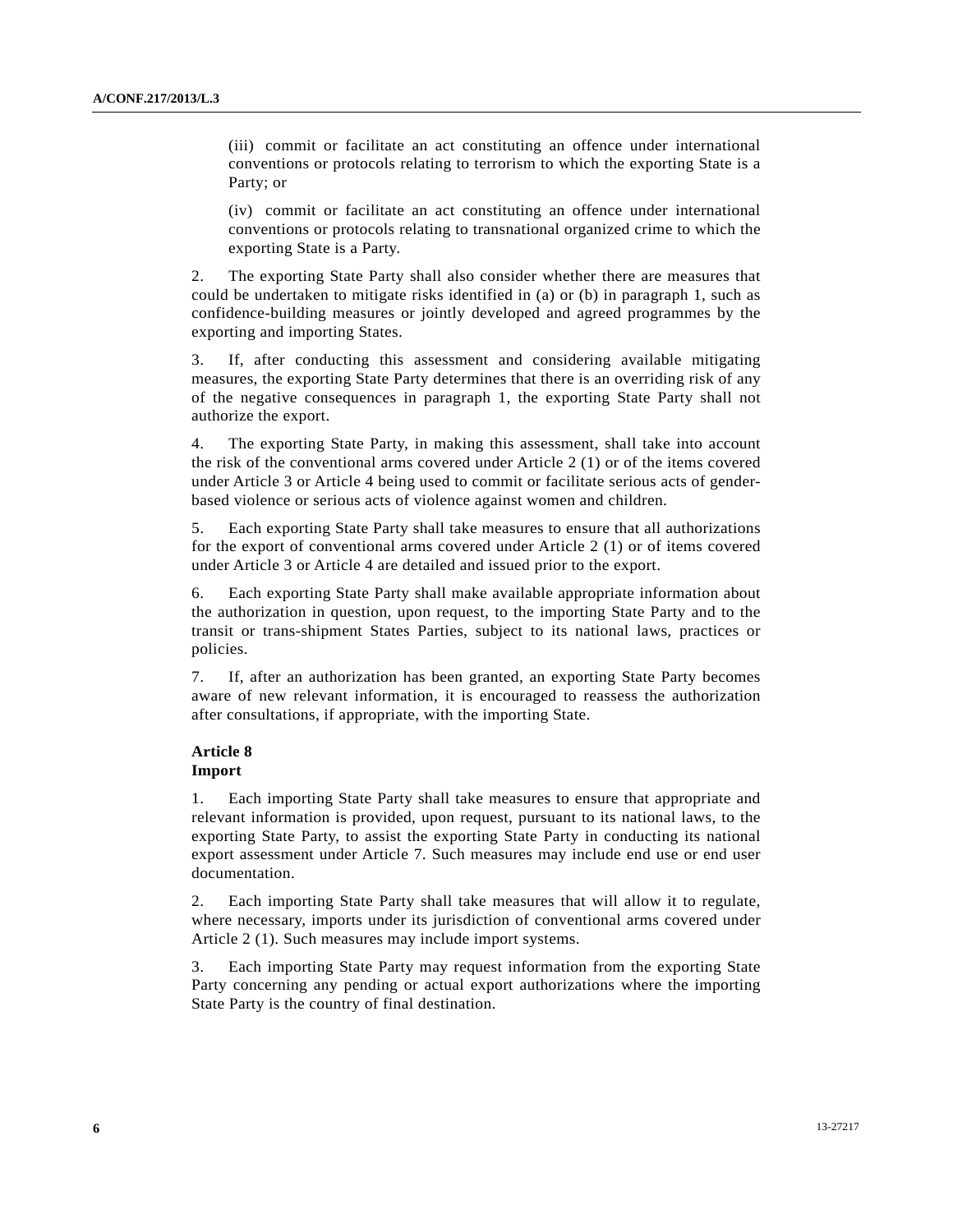# **Article 9 Transit or trans-shipment**

 Each State Party shall take appropriate measures to regulate, where necessary and feasible, the transit or trans-shipment under its jurisdiction of conventional arms covered under Article 2 (1) through its territory in accordance with relevant international law.

# **Article 10 Brokering**

 Each State Party shall take measures, pursuant to its national laws, to regulate brokering taking place under its jurisdiction for conventional arms covered under Article 2 (1). Such measures may include requiring brokers to register or obtain written authorization before engaging in brokering.

#### **Article 11 Diversion**

1. Each State Party involved in the transfer of conventional arms covered under Article 2 (1) shall take measures to prevent their diversion.

2. The exporting State Party shall seek to prevent the diversion of the transfer of conventional arms covered under Article 2 (1) through its national control system, established in accordance with Article 5 (2), by assessing the risk of diversion of the export and considering the establishment of mitigation measures such as confidence-building measures or jointly developed and agreed programmes by the exporting and importing States. Other prevention measures may include, where appropriate: examining parties involved in the export, requiring additional documentation, certificates, assurances, not authorizing the export or other appropriate measures.

3. Importing, transit, trans-shipment and exporting States Parties shall cooperate and exchange information, pursuant to their national laws, where appropriate and feasible, in order to mitigate the risk of diversion of the transfer of conventional arms covered under Article 2 (1).

4. If a State Party detects a diversion of transferred conventional arms covered under Article 2 (1), the State Party shall take appropriate measures, pursuant to its national laws and in accordance with international law, to address such diversion. Such measures may include alerting potentially affected States Parties, examining diverted shipments of such conventional arms covered under Article 2 (1), and taking follow-up measures through investigation and law enforcement.

5. In order to better comprehend and prevent the diversion of transferred conventional arms covered under Article 2 (1), States Parties are encouraged to share relevant information with one another on effective measures to address diversion. Such information may include information on illicit activities including corruption, international trafficking routes, illicit brokers, sources of illicit supply, methods of concealment, common points of dispatch, or destinations used by organized groups engaged in diversion.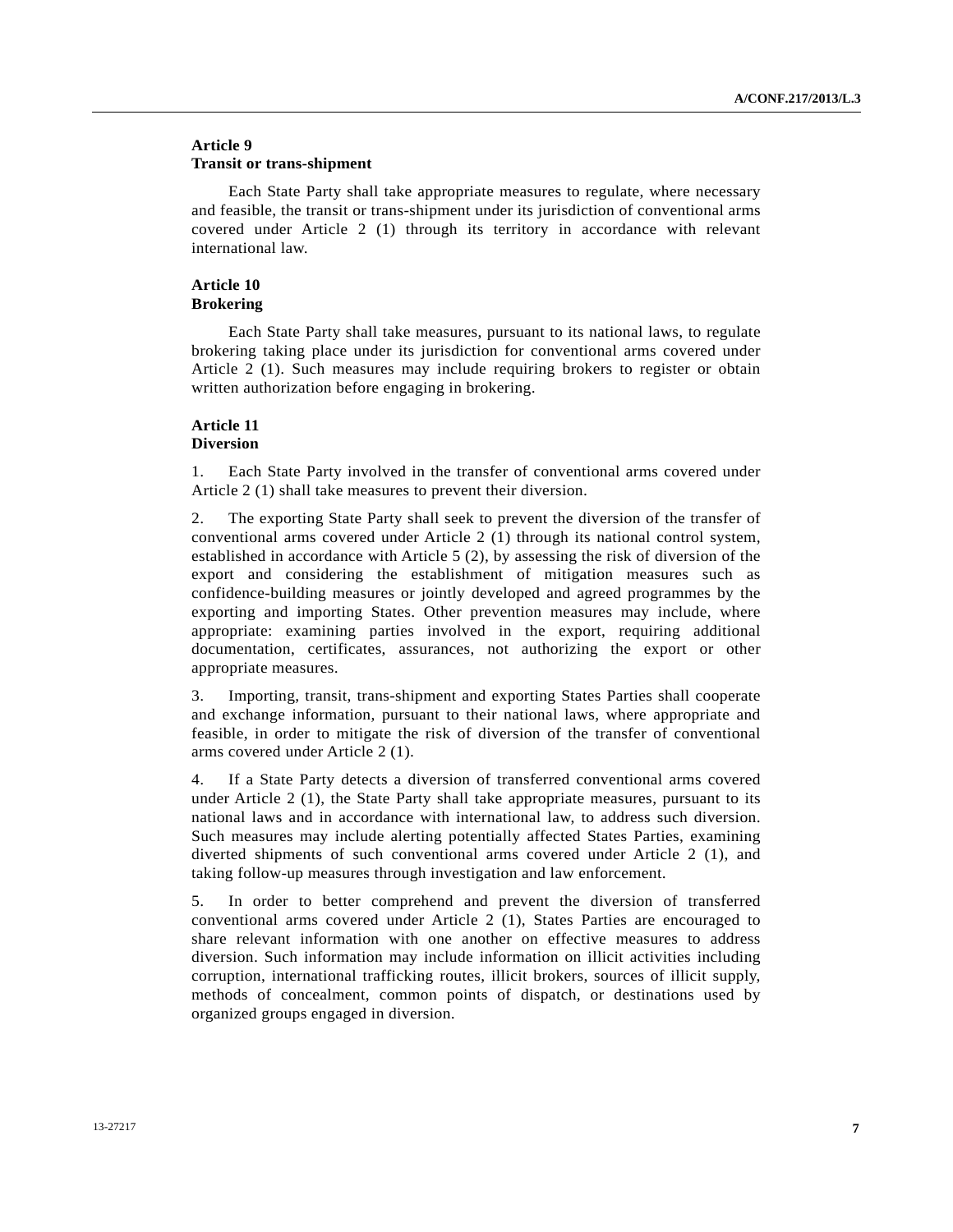6. States Parties are encouraged to report to other States Parties, through the Secretariat, on measures taken in addressing the diversion of transferred conventional arms covered under Article 2 (1).

# **Article 12 Record keeping**

1. Each State Party shall maintain national records, pursuant to its national laws and regulations, of its issuance of export authorizations or its actual exports of the conventional arms covered under Article 2 (1).

2. Each State Party is encouraged to maintain records of conventional arms covered under Article 2 (1) that are transferred to its territory as the final destination or that are authorized to transit or trans-ship territory under its jurisdiction.

3. Each State Party is encouraged to include in those records: the quantity, value, model/type, authorized international transfers of conventional arms covered under Article 2 (1), conventional arms actually transferred, details of exporting State(s), importing State(s), transit and trans-shipment State(s), and end users, as appropriate.

4. Records shall be kept for a minimum of ten years.

#### **Article 13 Reporting**

1. Each State Party shall, within the first year after entry into force of this Treaty for that State Party, in accordance with Article 22, provide an initial report to the Secretariat of measures undertaken in order to implement this Treaty, including national laws, national control lists and other regulations and administrative measures. Each State Party shall report to the Secretariat on any new measures undertaken in order to implement this Treaty, when appropriate. Reports shall be made available, and distributed to States Parties by the Secretariat.

2. States Parties are encouraged to report to other States Parties, through the Secretariat, information on measures taken that have been proven effective in addressing the diversion of transferred conventional arms covered under Article 2 (1).

3. Each State Party shall submit annually to the Secretariat by 31 May a report for the preceding calendar year concerning authorized or actual exports and imports of conventional arms covered under Article 2 (1). Reports shall be made available, and distributed to States Parties by the Secretariat. The report submitted to the Secretariat may contain the same information submitted by the State Party to relevant United Nations frameworks, including the United Nations Register of Conventional Arms. Reports may exclude commercially sensitive or national security information.

#### **Article 14 Enforcement**

 Each State Party shall take appropriate measures to enforce national laws and regulations that implement the provisions of this Treaty.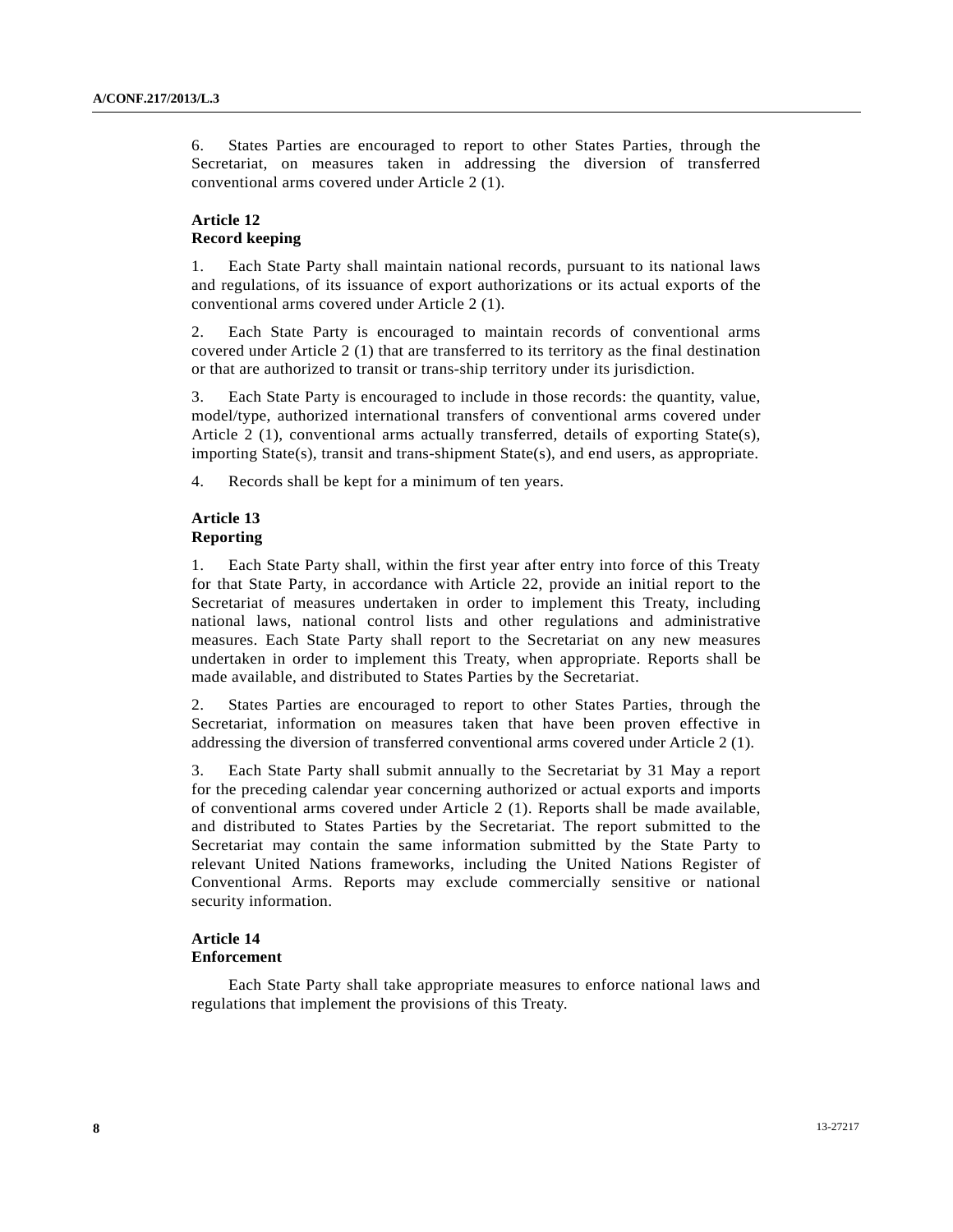# **Article 15 International Cooperation**

1. States Parties shall cooperate with each other, consistent with their respective security interests and national laws, to effectively implement this Treaty.

2. States Parties are encouraged to facilitate international cooperation, including exchanging information on matters of mutual interest regarding the implementation and application of this Treaty pursuant to their respective security interests and national laws.

3. States Parties are encouraged to consult on matters of mutual interest and to share information, as appropriate, to support the implementation of this Treaty.

4. States Parties are encouraged to cooperate, pursuant to their national laws, in order to assist national implementation of the provisions of this Treaty, including through sharing information regarding illicit activities and actors and in order to prevent and eradicate diversion of conventional arms covered under Article 2 (1).

5. States Parties shall, where jointly agreed and consistent with their national laws, afford one another the widest measure of assistance in investigations, prosecutions and judicial proceedings in relation to violations of national measures established pursuant to this Treaty.

6. States Parties are encouraged to take national measures and to cooperate with each other to prevent the transfer of conventional arms covered under Article 2 (1) becoming subject to corrupt practices.

7. States Parties are encouraged to exchange experience and information on lessons learned in relation to any aspect of this Treaty.

# **Article 16**

#### **International Assistance**

1. In implementing this Treaty, each State Party may seek assistance including legal or legislative assistance, institutional capacity-building, and technical, material or financial assistance. Such assistance may include stockpile management, disarmament, demobilization and reintegration programmes, model legislation, and effective practices for implementation. Each State Party in a position to do so shall provide such assistance, upon request.

2. Each State Party may request, offer or receive assistance through, inter alia, the United Nations, international, regional, subregional or national organizations, non-governmental organizations, or on a bilateral basis.

3. A voluntary trust fund shall be established by States Parties to assist requesting States Parties requiring international assistance to implement this Treaty. Each State Party is encouraged to contribute resources to the fund.

# **Article 17**

#### **Conference of States Parties**

1. A Conference of States Parties shall be convened by the provisional Secretariat, established under Article 18, no later than one year following the entry into force of this Treaty and thereafter at such other times as may be decided by the Conference of States Parties.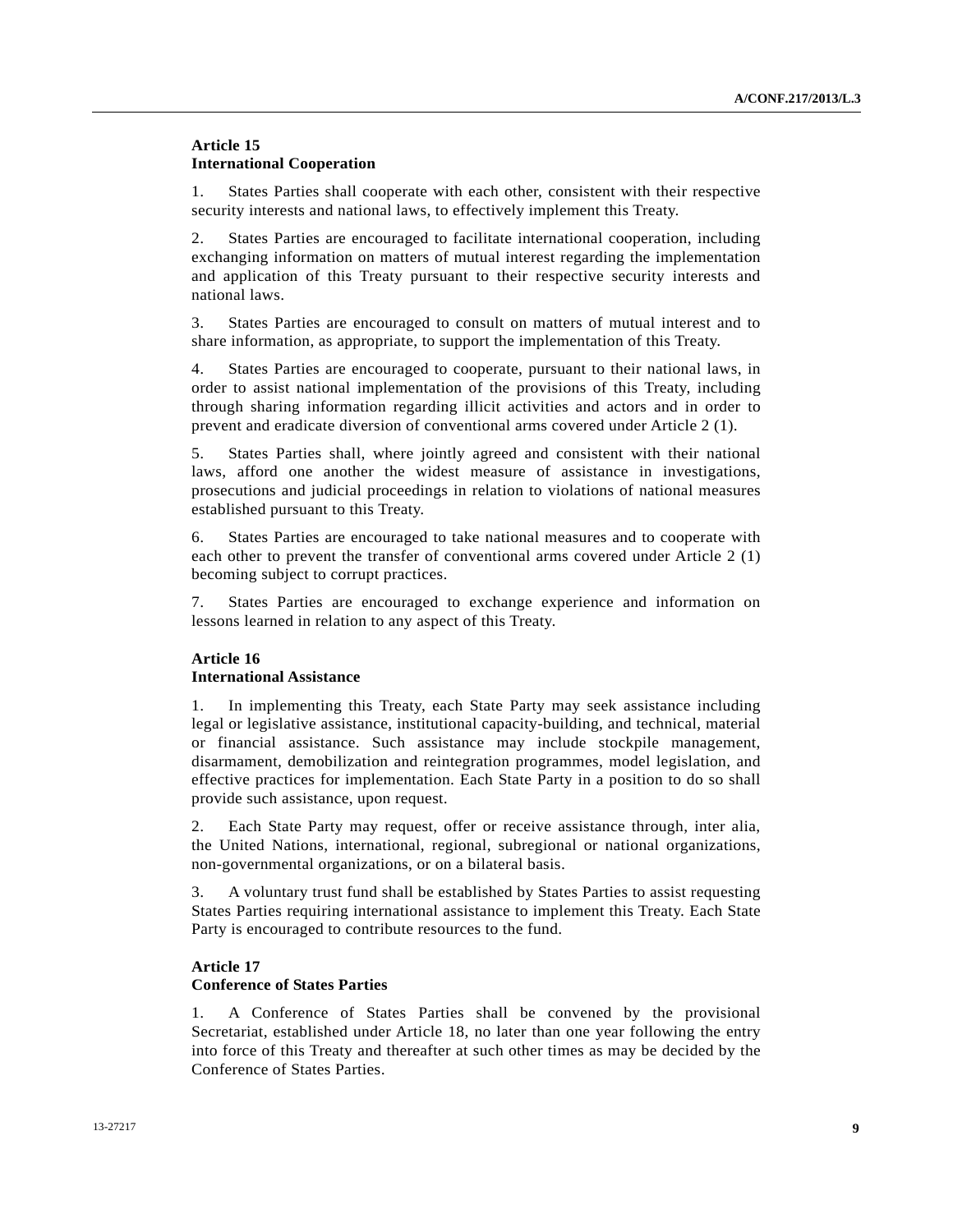2. The Conference of States Parties shall adopt by consensus its rules of procedure at its first session.

3. The Conference of States Parties shall adopt financial rules for itself as well as governing the funding of any subsidiary bodies it may establish as well as financial provisions governing the functioning of the Secretariat. At each ordinary session, it shall adopt a budget for the financial period until the next ordinary session.

4. The Conference of States Parties shall:

 (a) Review the implementation of this Treaty, including developments in the field of conventional arms;

 (b) Consider and adopt recommendations regarding the implementation and operation of this Treaty, in particular the promotion of its universality;

(c) Consider amendments to this Treaty in accordance with Article 20;

(d) Consider issues arising from the interpretation of this Treaty;

(e) Consider and decide the tasks and budget of the Secretariat;

 (f) Consider the establishment of any subsidiary bodies as may be necessary to improve the functioning of this Treaty; and

(g) Perform any other function consistent with this Treaty.

5. Extraordinary meetings of the Conference of States Parties shall be held at such other times as may be deemed necessary by the Conference of States Parties, or at the written request of any State Party provided that this request is supported by at least two-thirds of the States Parties.

#### **Article 18 Secretariat**

1. This Treaty hereby establishes a Secretariat to assist States Parties in the effective implementation of this Treaty. Pending the first meeting of the Conference of States Parties, a provisional Secretariat will be responsible for the administrative functions covered under this Treaty.

2. The Secretariat shall be adequately staffed. Staff shall have the necessary expertise to ensure that the Secretariat can effectively undertake the responsibilities described in paragraph 3.

3. The Secretariat shall be responsible to States Parties. Within a minimized structure, the Secretariat shall undertake the following responsibilities:

 (a) Receive, make available and distribute the reports as mandated by this Treaty;

 (b) Maintain and make available to States Parties the list of national points of contact;

 (c) Facilitate the matching of offers of and requests for assistance for Treaty implementation and promote international cooperation as requested;

 (d) Facilitate the work of the Conference of States Parties, including making arrangements and providing the necessary services for meetings under this Treaty; and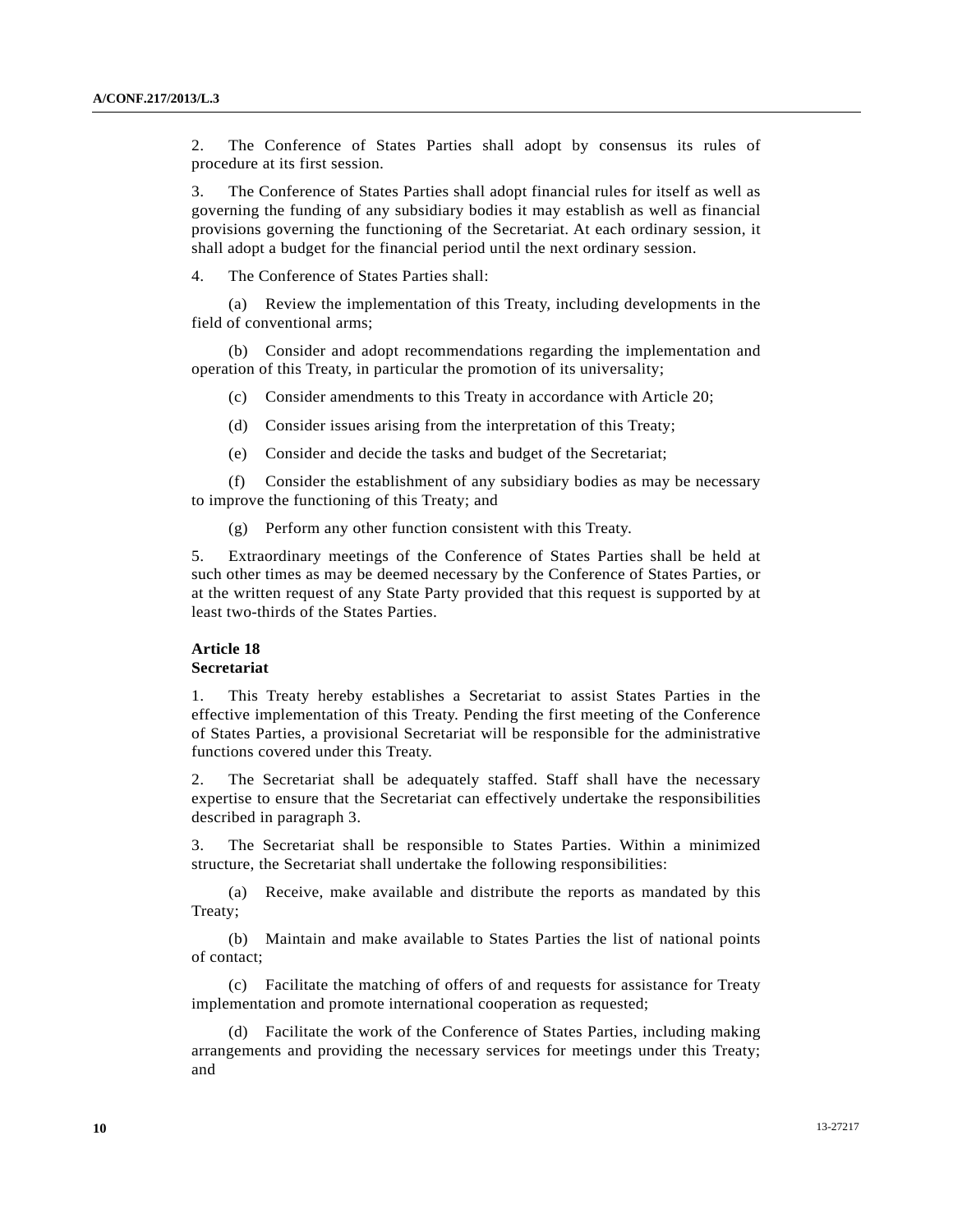(e) Perform other duties as decided by the Conferences of States Parties.

# **Article 19 Dispute Settlement**

1. States Parties shall consult and, by mutual consent, cooperate to pursue settlement of any dispute that may arise between them with regard to the interpretation or application of this Treaty including through negotiations, mediation, conciliation, judicial settlement or other peaceful means.

2. States Parties may pursue, by mutual consent, arbitration to settle any dispute between them, regarding issues concerning the interpretation or application of this Treaty.

#### **Article 20 Amendments**

1. Six years after the entry into force of this Treaty, any State Party may propose an amendment to this Treaty. Thereafter, proposed amendments may only be considered by the Conference of States Parties every three years.

2. Any proposal to amend this Treaty shall be submitted in writing to the Secretariat, which shall circulate the proposal to all States Parties, not less than 180 days before the next meeting of the Conference of States Parties at which amendments may be considered pursuant to paragraph 1. The amendment shall be considered at the next Conference of States Parties at which amendments may be considered pursuant to paragraph 1 if, no later than 120 days after its circulation by the Secretariat, a majority of States Parties notify the Secretariat that they support consideration of the proposal.

3. The States Parties shall make every effort to achieve consensus on each amendment. If all efforts at consensus have been exhausted, and no agreement reached, the amendment shall, as a last resort, be adopted by a three-quarters majority vote of the States Parties present and voting at the meeting of the Conference of States Parties. For the purposes of this Article, States Parties present and voting means States Parties present and casting an affirmative or negative vote. The Depositary shall communicate any adopted amendment to all States Parties.

4. An amendment adopted in accordance with paragraph 3 shall enter into force for each State Party that has deposited its instrument of acceptance for that amendment, ninety days following the date of deposit with the Depositary of the instruments of acceptance by a majority of the number of States Parties at the time of the adoption of the amendment. Thereafter, it shall enter into force for any remaining State Party ninety days following the date of deposit of its instrument of acceptance for that amendment.

# **Article 21**

#### **Signature, Ratification, Acceptance, Approval or Accession**

1. This Treaty shall be open for signature at the United Nations Headquarters in New York by all States from 3 June 2013 until its entry into force.

2. This Treaty is subject to ratification, acceptance or approval by each signatory State.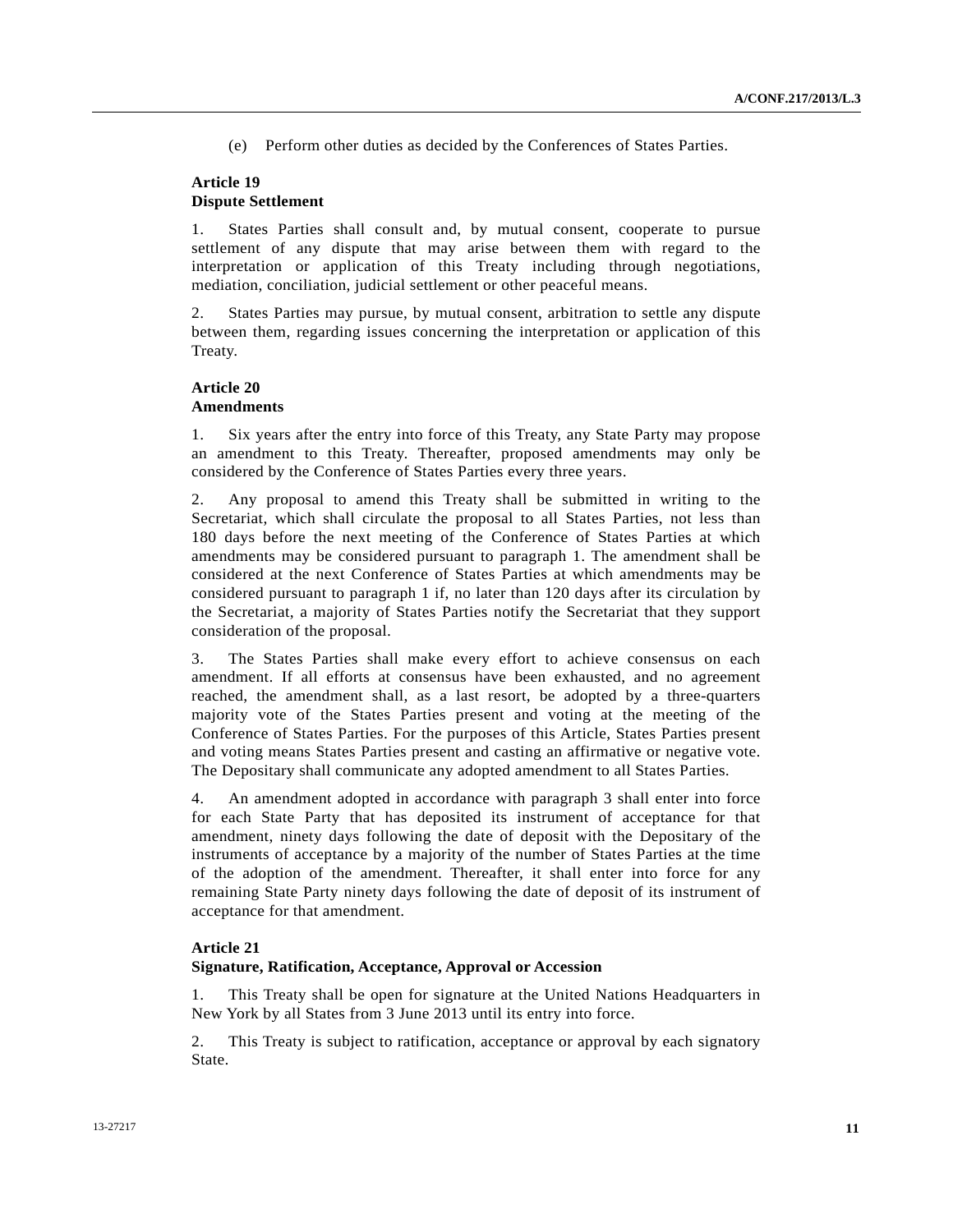3. Following its entry into force, this Treaty shall be open for accession by any State that has not signed the Treaty.

4. The instruments of ratification, acceptance, approval or accession shall be deposited with the Depositary.

# **Article 22 Entry into Force**

1. This Treaty shall enter into force ninety days following the date of the deposit of the fiftieth instrument of ratification, acceptance or approval with the Depositary.

2. For any State that deposits its instrument of ratification, acceptance, approval or accession subsequent to the entry into force of this Treaty, this Treaty shall enter into force for that State ninety days following the date of deposit of its instrument of ratification, acceptance, approval or accession.

# **Article 23 Provisional Application**

 Any State may at the time of signature or the deposit of instrument of its of ratification, acceptance, approval or accession, declare that it will apply provisionally Article 6 and Article 7 pending the entry into force of this Treaty for that State.

# **Article 24 Duration and Withdrawal**

1. This Treaty shall be of unlimited duration.

2. Each State Party shall, in exercising its national sovereignty, have the right to withdraw from this Treaty. It shall give notification of such withdrawal to the Depositary, which shall notify all other States Parties. The notification of withdrawal may include an explanation of the reasons for its withdrawal. The notice of withdrawal shall take effect ninety days after the receipt of the notification of withdrawal by the Depositary, unless the notification of withdrawal specifies a later date.

3. A State shall not be discharged, by reason of its withdrawal, from the obligations arising from this Treaty while it was a Party to this Treaty, including any financial obligations that it may have accrued.

#### **Article 25 Reservations**

1. At the time of signature, ratification, acceptance, approval or accession, each State may formulate reservations, unless the reservations are incompatible with the object and purpose of this Treaty.

2. A State Party may withdraw its reservation at any time by notification to this effect addressed to the Depositary.